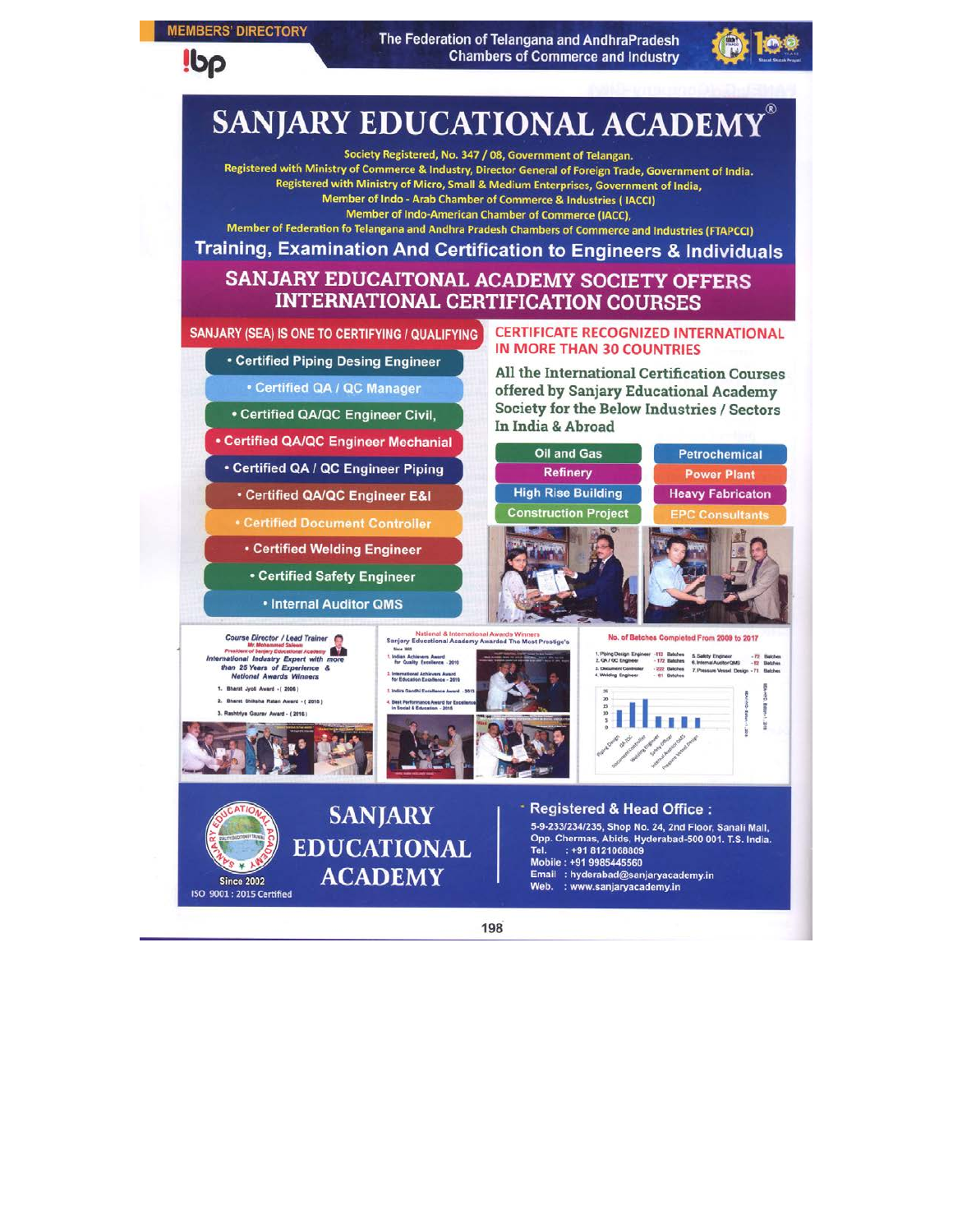# *Dear Sir ,*

## **click / open to download – Sanjary Video Latest**

YouTube : <https://www.youtube.com/watch?v=HsvFfMNKqd4>

Kindly visit our website : [www.sanjaryacademy.in](http://www.sanjaryacademy.in/) / www.documentcontrollercourse.com/ [www.sanjaryacademy.com](http://www.sanjaryacademy.com/) for details . We confirm your course booking for thé Certified Course as below **:**

Sanjary Educational Academy Society is only one in the world to Certified - Certified Piping Design Engineer , Certified Pressure Vessel Design Engineer , Certified QA / QC Manager , Certified QA / QC Engineer Civil , Certified QA / QC Engineer Mechanical , Certified QA / QC Engineer Piping , Certified QA / QC Engineer E & I , Certified Welding Engineer , Certified Safety Engineer , Certified Document Controller etc. last more than 10 years

All certification courses including Document Control professional which is Design  $\&$ Developed by Sanjary Educational Academy in line with International Standards ,Industrial job, Sanjary ( SEA ) Norms and ISO 9001 Quality Management Systems-Requirements etc.

All Document Control Professional courses cover the comprehensive competency and developing skills aspect of the Document Control Professional, which allows to acclimatize to any Electronic Document Management Systems EDMS, hence no software package is used nor required any

Each year thousands of professional Engineers / Individuals enroll in the Document Controller courses offered by Sanjary Educational Academy .This is one of the most widely recognized and accepted qualification in the industry world wide.

Sanjary Educational Academy has Completed Over 240 + Batches of Document Control Professionals Certification Courses form 2008 to December 2018

Sanjary ( SEA ) Certificate is Recognized International in more than 30 Countries and our Certified Engineers are already working including - India , Saudi Arabia , UAE , Qatar , Kuwait , Oman , Bahrain , Jordan , Iraq , Iran , Turkey , Yemen ,Sudan , Libya, Nigeria , Sudan , Libya , Portugal, Cameroon, Congo , Germany , USA , Canada , Norway , London , Vitenum etc.

## **Recent Requirement for Document Controller Course**

In accordance with the industry's / organization's current requirements for Document Controller Course, all graduates ( non technical ) / engineers must have multiple skills and be specialized in Document Control Information – ISO 9001: 2015 Quality Management Systems and International Industries Project QA / QC Documentation areas. Although graduates / engineering subjects are large and extensive, recent graduates or engineering graduates may not be able to meet current industry / organization requirements, as noted above. To fill this gap, graduates / engineers in the new trade must be trained and certified in the Honors Certification Program and have the equivalent of an Document Controller with at least 3-5 years of active industrial / organization experience with routing  $\&$  non routing documents Today, specialty certification programs are considered a mandatory requirement in almost all sectors / Industries.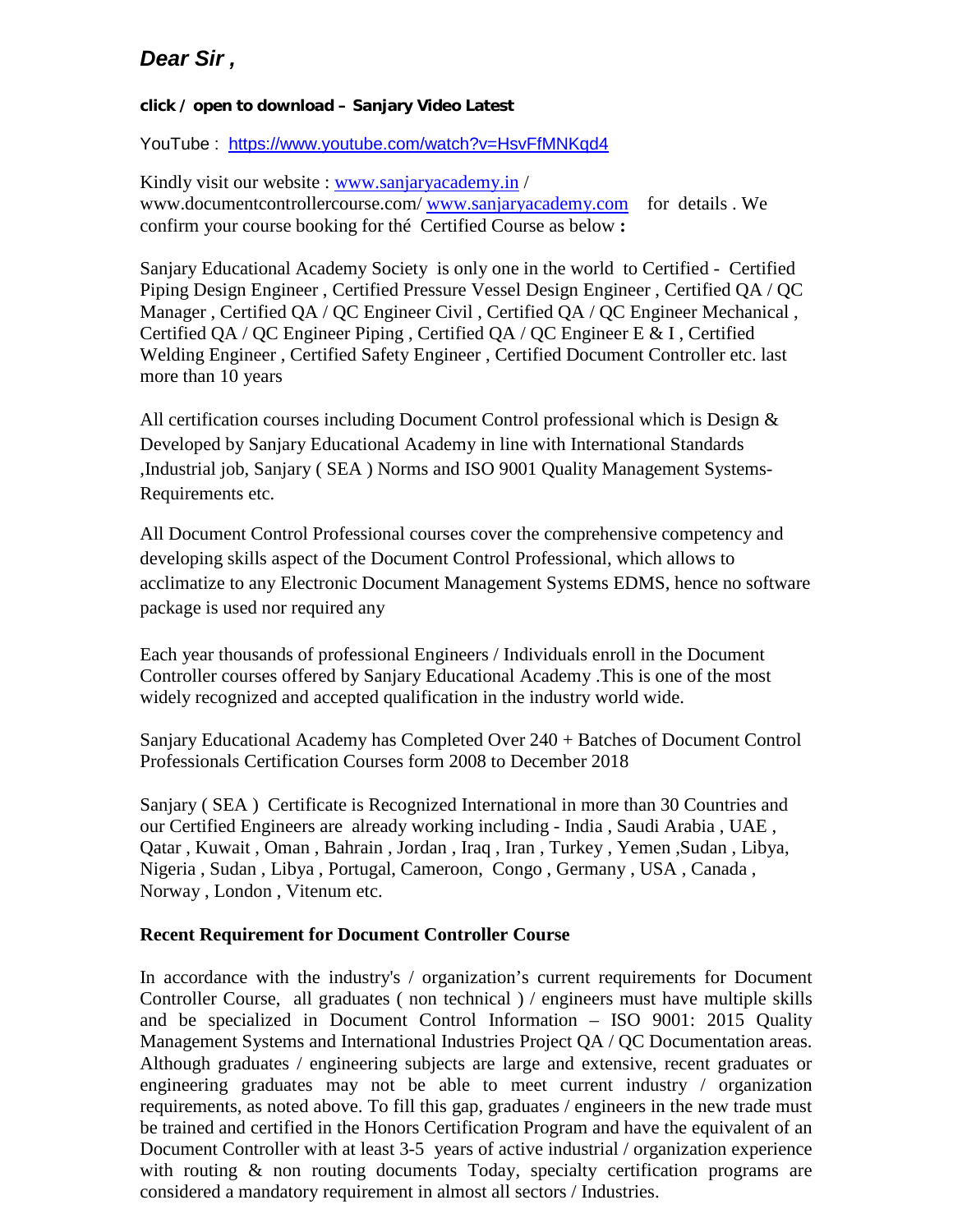### *This course is according to Sanjary ( SEA ) Engineering Professional Certification Program , Industrial Jobs requirements and International Standards*

*Sanjary Educational Academy Society offers International Certification Courses to Engineers & Individuals last 16 years , Certificate Recognized International in more than 30 Countries and our certified Engineers are already working* 

#### **Benefit of Our Certified Courses**

- **1. Engineers get easy job any where in world in below mentioned industries / sectors**
- **2. Get promotion in current job**
- **3. Get professional skill knowledge as actual required on the job**

## *International Certification Course*

• **CERTIFIED DOCUMENT CONTROLLER**

| <b>Eligibility Criteria</b>                | : Any Graduates                                                                                                                                            |
|--------------------------------------------|------------------------------------------------------------------------------------------------------------------------------------------------------------|
| <b>Duration of Course</b>                  | : 06 Days - (12 Hours), Hyderabad, TS                                                                                                                      |
| <b>Course Fee</b>                          | : Rs 10500/- Hyderabad, India                                                                                                                              |
| <b>New Batch Start</b>                     | : Every 15 days (Twice in a month)                                                                                                                         |
| Timing                                     | $: 1:00$ PM $-3:00$ PM                                                                                                                                     |
| <b>Course Fee for Foreign Student</b>      | : US Dollar - \$700/- Hyderabad, India                                                                                                                     |
| <b>Daily Classes</b>                       | : Two Hours Per Day                                                                                                                                        |
| Course reference :                         | : Sanjary Educational Academy Society<br>Norms, Industries Norms, International<br>Standards including, ISO, ISO 9001:<br>2015 Quality Management Systems. |
| Maximum No. of Seats / students in a Batch | $: 10$ only                                                                                                                                                |

Venue **:** SANJARY EDUCATIONAL ACADEMY , 5-9-233 / 234, S. No. 24 & 25, 3<sup>rd</sup> Floor, SANALI MALL Opposite Chermas Showroom , Abids , Hyderabad - 500001, Andhra Pradesh , India

#### **Overview**

This course provides detailed practical information, fundamental concepts, principles, technique, methods to all the areas of "Document Controller" to fulfill the requirements job / project.

This course in directed primarily to meet the needs of various industries, information technology , Engineering Consultants / EPC , Manufacturing Industries and Govt. & private social sectors including Oil & Gas, Petrochemical, Refinery, Power Plant, Fabrication Industries, Chemical Industries and IT industries Aeronautic Industries , Construction projects and any type and size of organization.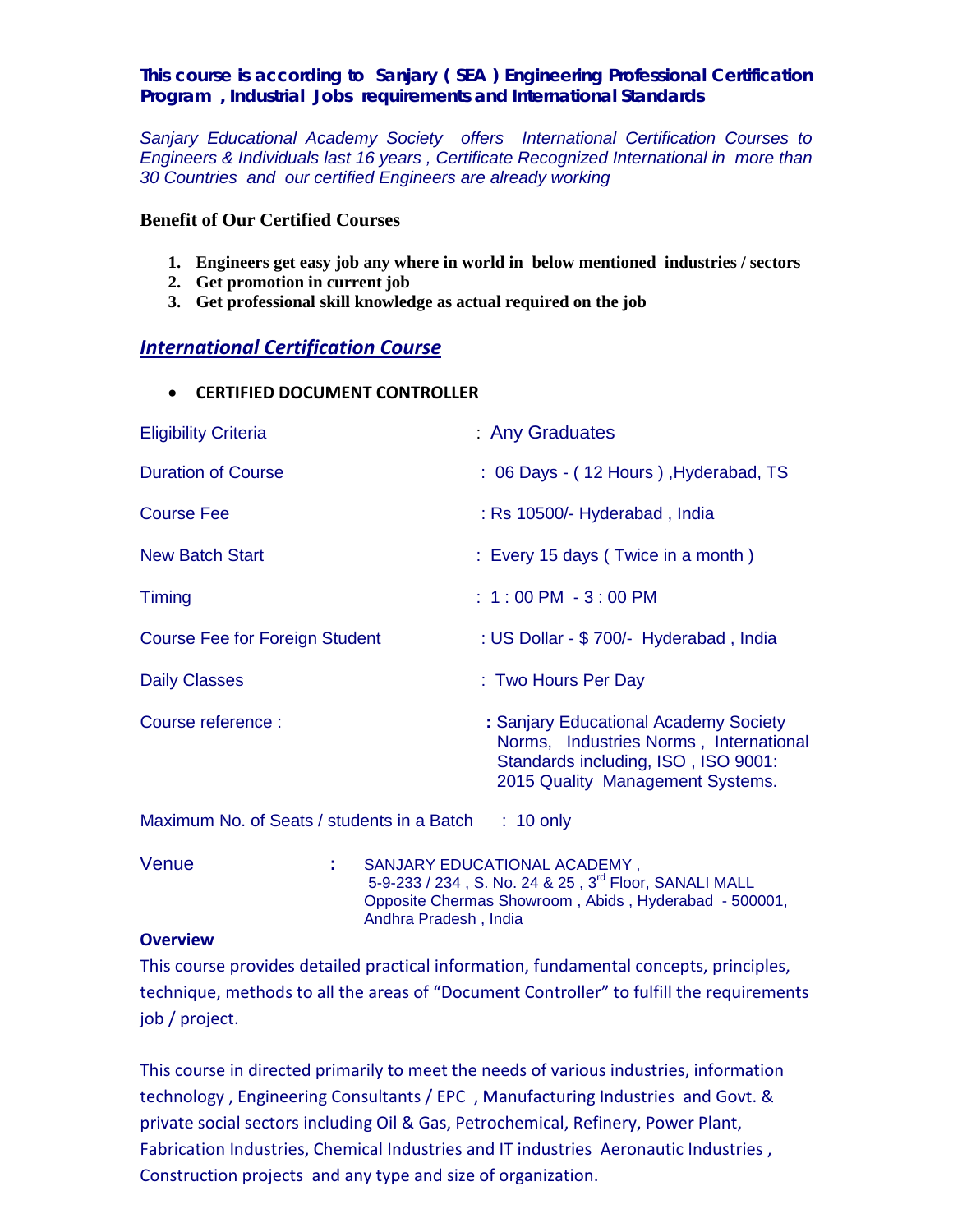This course includes roles & responsibilities of document controller. ,type of documents , Document Identification., numbering ,filing ,Distributions and .control of documented information - ISO 9001:2015 ,master, control, uncontrolled and superseded documents. ,company / project documents., client documents. ,ADNOC / Saudi Aramco / SABIC project records. ,As built drawings including red marking ,Project filling system. ,Project QC dossiers**.**

## *Certification Criteria :*

- Candidates shall meet the following examination requirements to be considered for certification as "Certified Document Controller " . Pass a written three part examination as follows.
- Part 1 Theory Examination
- Part 2 Workshop / Assessment
- Part 3 Oral Examination
- Candidate shall pass each part of the examination. Individual failing any part of the above examination must retest on particular part as applicable.
- Candidate must score minimum of 70 percent on each of the above examination to be eligible for the certificate and SEA Qualification Card.
- Note : Certificate , Marks Sheet and Qualification Card will be awarded to the candidate after successful completion of course & examination.

# **Course Syllabus :**

- **Section 1 - Roles and responsibilities of document controller**
- **Section 2 - Type of documents including drawings**
- **Section 3 - Document Identification**
- **Section 4 - Document Distribution**
- **Section 5 Quality Management Systems - ISO 9001:2015**
- **Section 6 - Control of documented Information - ISO 9001:2015**
- **Section 7 - Master, control, uncontrolled and superseded documents**
- **Section 8 - Company / Project documents**
- **Section 9 - Client documents**
- **Section 10 - ADNOC / Saudi Aramco / SABIC project records**
- **Section 11 - As Built drawings including Red marking**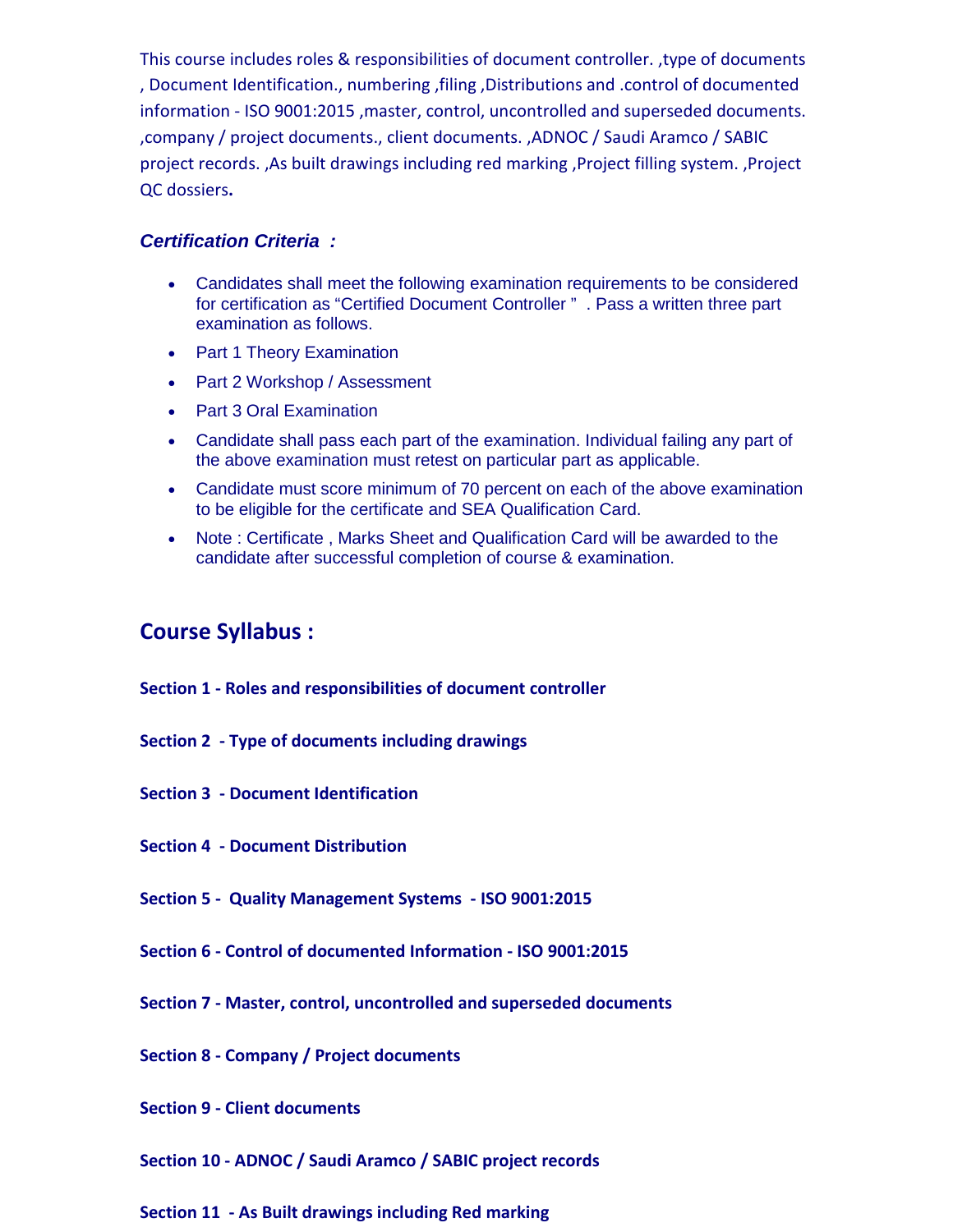#### **Section 12 - Project filling system**

**Section 13 - Preparation of Final QA / QC Documentation / Project QC Dossiers**

#### **Section 14 - Workshop / Assessments**

**Section 15 – Overview of Electronic Document Management Systems – EDMS**

**Section 16 Storage , Retrieval Protection , Retention and Disposition Documents**

**Note : Certificate , Marks Sheet and Qualification Card will be awarded to the candidate after successful completion of course & examination.**

Please register prior to the above course commencement date.

#### **Note:**

- **1.** Course Fees includes the course materials ( Hard Copy only ) , Resources Materials , Standard Forms / Templates for reference , Training, examination and certification.
- **2.** Students / Engineers admission procedure will be Document No. SEA HYD TS -01 for enrolling the admission of certified courses.
- **3.** Certificate, Mark Sheet and Qualification Card will be awarded to engineer after successfully completion of course & examination and submission of **Project.**

-Sanjary Educational Academy legally established in the year 2002. **Sanjary Educational Academy is a Society** Registered No. 347/08 by Government of Telangana , India .

- Registered with Ministry of Commerce and Industry , Directorate General of Foreign ..Trade , Government of India.

- Registered with Ministry of Micro, Small & Medium Enterprises, Government. of India.
- Registered " Trade Marks Registry " , Government. of India

- Member of Indo – Arab Chamber of Commerce & Industries (IACCI).Member of Indo – ..American Chamber of Commerce (IACC).

- Member of Federation of Telangana and Andhra Pradesh Chambers of Commerce and Industries ( FTAPCCI )

- ISO 9001: 2015 Certified Organization – Accredited with UKAS , UK

- Sanjary's ( SEA ) Piping Design Engineer course recognized with SPED , USA, Since .2013

#### **SANJARY EDUATIONAL ACADEMY Awarded The Most Prestige's National & ..International Awards Winners**

- a) Indian Achievers Award for Quality Excellence
- b) International Achievers Awards for Education Excellence
- c) Indira Gandhi Excellence Award for Education Excellence